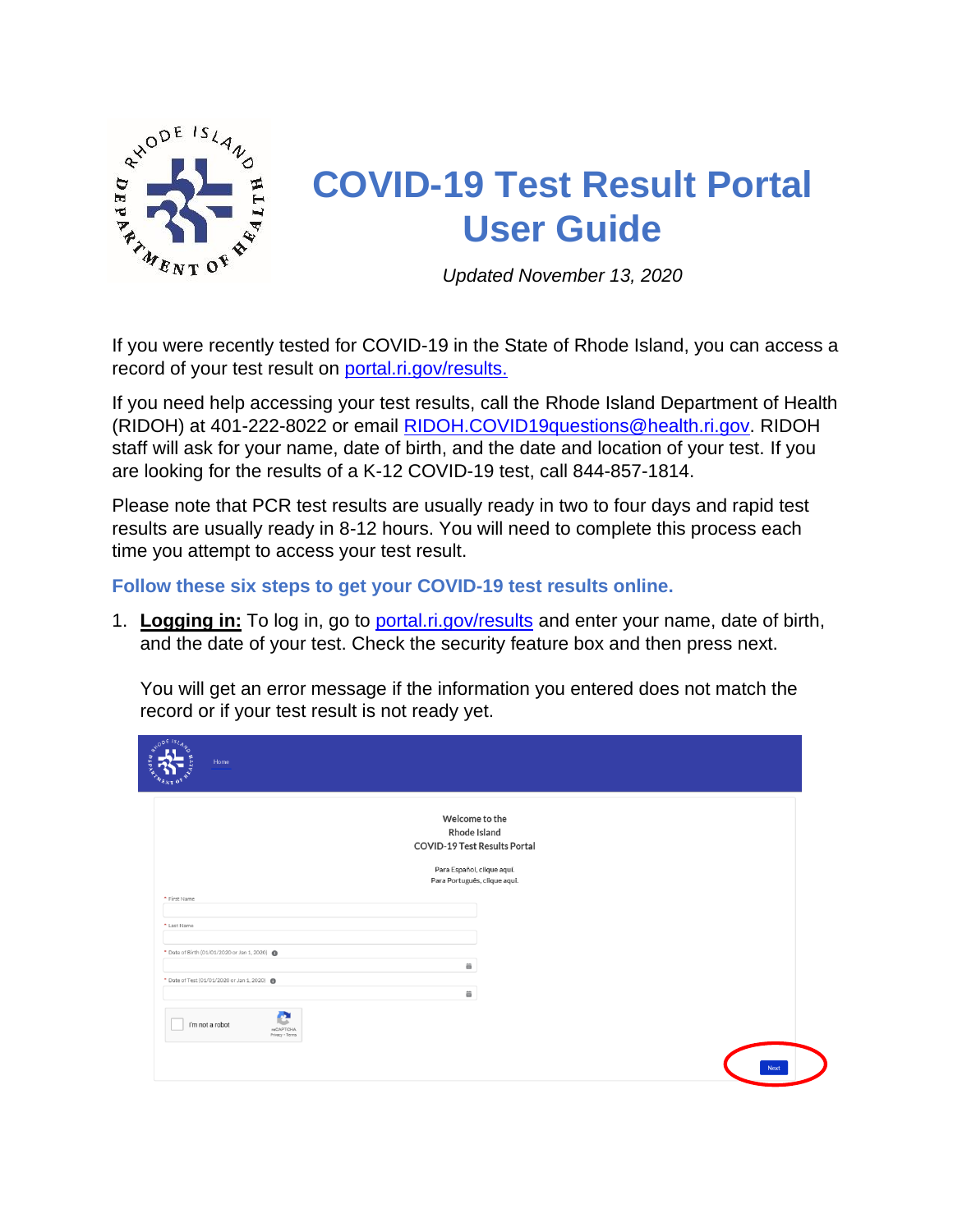2. **Identity verification:** Your must verify your identity in order to access your result. You will be sent a unique one-time verification code via email or text message. Please select how you would like to receive this verification code. Press next.

| Home                                                                                                                                                                                |             |
|-------------------------------------------------------------------------------------------------------------------------------------------------------------------------------------|-------------|
| MAKING YOUR RECORD(S) MORE SECURE                                                                                                                                                   |             |
| Your data and information security is our top priority. To keep your information safe, we have added a security feature to the logon process.                                       |             |
| * Please select your preferred method for one-time security code.<br>Send a text to: ***-***-7188 (Phone must be text enabled).<br>Send an email to:  ********@a***************.com |             |
|                                                                                                                                                                                     | <b>Next</b> |

3. **Verification code:** You should receive the verification code within a minute of submitting the request. If you opted to receive the code via email and do not see it in your inbox after a minute, check your spam folder. You will have to open the email or text message to view the entire eight-digit code. You can then copy and paste the code into the security code box on the result portal. Then press next.

If you do not receive a verification code, try entering your information again or try a different mode of contact.

| nEIS<br>Home                                                                                                                                                                                         |
|------------------------------------------------------------------------------------------------------------------------------------------------------------------------------------------------------|
| <b>ENTER THE SECURITY CODE</b><br>We've sent your security code. You should receive it within a minute. Please note: You may have to fully open the text message/email to view the eight-digit code. |
| * Please enter a security code to securely access your COVID-19 test result(s).<br>Enter Security Code<br>Security Code                                                                              |
| $***-7188.$<br>a new code<br>Email a new code to:  ********@a****************.com.<br>I have not received a code.<br>$\bigcirc$                                                                      |
| <b>Next</b>                                                                                                                                                                                          |